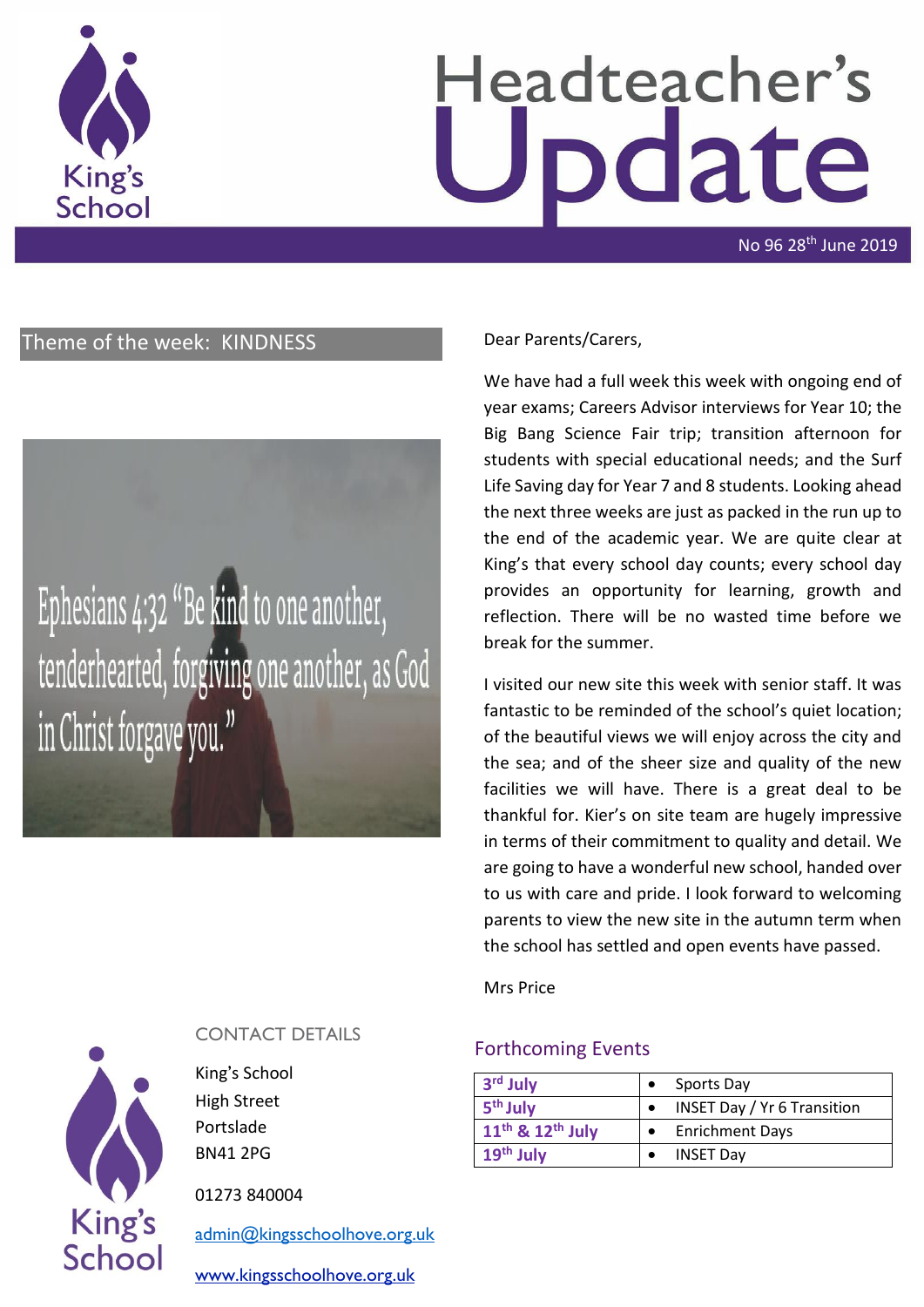#### **King's School**

#### Awards' Evening

We are holding our annual awards' evening on Wednesday 17<sup>th</sup> July. The event will start at 6pm with canapés and drinks served in the quad and the formal presentation of awards will begin from 6:30pm. We expect the event to finish by 7:30pm. Our Chair of Governors, Katherine Laux, will be attending to present the awards. Parents/carers of students who are receiving awards will be sent invitations to the event next week. Siblings are also most welcome to attend. Students will not find out which award/s they have been given until the evening itself. Awards are given for academic progress and achievement; for sporting success; and for demonstration of the school's core values.

#### Basketball Tour Success

Huge congratulations to Lewis who participated in a basketball tournament in Barcelona over the weekend.



He was awarded the MVP title, which is given to only one player who the organisers of the event choose during the competition based on skill, points scored and overall performance. Lewis was selected out of 10 teams which is about 100 other boys at premier league

level in his age bracket. Well done again Lewis!

#### September Return to School

**Year 7 students return to school on Tuesday 10th September.** Students should arrive from 7:45am for an 8:30am start. On their first day Year 7 students will have an extended tutor time, a tour of our new site, and several normal timetabled lessons. Students do not need to bring PE kit on this date. They may bring packed lunches or a full catering service will be available for those who registered for cashless catering at our Induction Day in July. **All other year groups return on Wednesday 11th September.** Year 10 and Year 11 students (and Year 7 students) should arrive in school from 7:45am for an 8:30am start on this date. Year 8 and Year 9 students should arrive in school for an 10:40am start on this date. We are staggering the students' return to ensure a smooth start to school life on our new site. Staggering start times will allow for initial assemblies, tours of the school and extended tutor times to enable students to receive timetables etc.

#### Student of The Week

Chosen for Student of the Week for **Year 7** is Ruby Witherington - for so kindly offering to switch to 600m on sports day, because her peer didn't feel comfortable to do it.

Millie Bullivant is Student of the Week for **Year 8** for showing extreme kindness and the school value of respect towards members of staff, as well as hard work and focus in language lessons.

Student of the Week in **Year 9** is Naomi Moore for her enthusiasm when Miss Goldstein asked her if she could help her pack for the school move!

**Year 10** Student of the Week is Harvey Jutton for showing true King's School values when helping a member of the public at the bus stop nearest King's.

#### Sports Day

On **Wednesday 3rd July** we will hosting our annual school sports day at Withdean Stadium. The format of the day will be similar to previous years; students will sign up to take part in one of three morning activities: rounders, benchball or athletic field events. Students who are performing the field events in the morning will be taken to Withdean by school transport and those playing rounders and benchball will do so on our school site. Once rounders and benchball are finished, those students will be taken to Withdean for the afternoon running events.

The afternoon will consist of the running races ranging from 75m to 1500m, finishing with house relays. Throughout the whole day students will compete for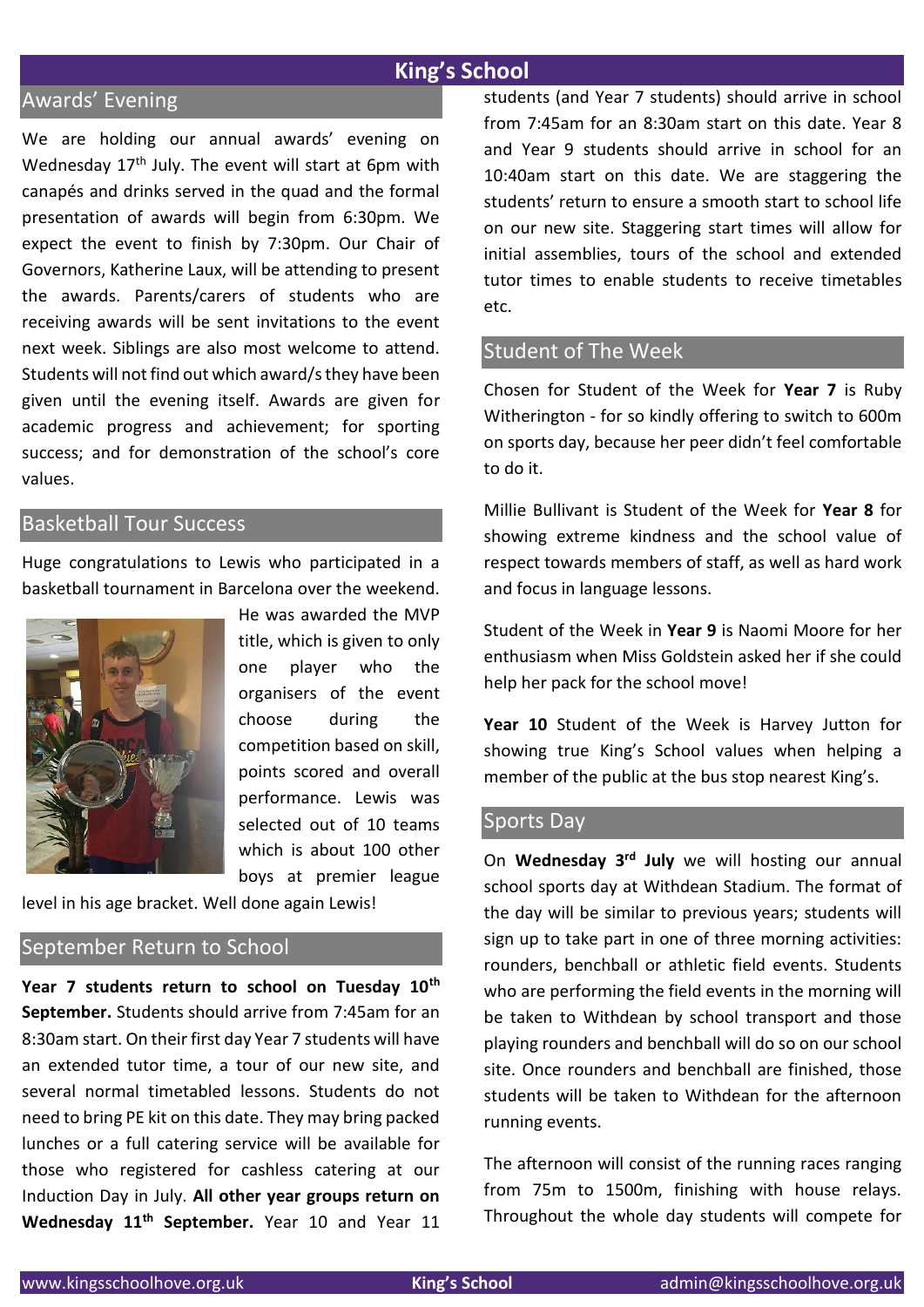#### **King's School**

points for their house and we will announce the winner of the day once the final races have finished!

Parents/carers are welcome to attend the event from 12.30pm onwards and are asked to sit in the allocated parent/carer section of the stands by the finish line. Students will either be making their own way home after sports day, or getting school transport back to King's. Please ensure we know your preference on parent pay.

#### End of Term and INSET

Our last day of term is Thursday 18<sup>th</sup> July. All students should arrive as normal for 8:30am on this date. They will attend three lessons and also have a tutor time and a celebration assembly. A full brunch service will be available in the Dome Diner at break time. **All students will be dismissed from school at 12:40pm on this date.** Friday  $19<sup>th</sup>$  July is an INSET day and the school will be closed to students on this date. Staff will be busy completing packing for our site move!

#### Enrichment Days – July  $11^{th}$  and  $12^{th}$

Please see overleaf an overview of the timings for each activity per year group across these days. Should you have any questions or queries, please do not hesitate to contact us.

#### Year 5 and 6 Transition Events

We have really enjoyed meeting some of the Year 6 students who will be joining us next year, as they have attended transition afternoons and we have visited Primary schools. Our super team of Buddy Mentors, from our current Year 8, have been busy preparing to welcome all our new starters to our Induction day on the 5<sup>th</sup> July.

We also had a great time welcoming some Year 5 students for two taster afternoons, as they worked to solve a 'Murder Mystery' scenario with some of our science, maths and English teachers.

Special menu- American Independence Day



#### End of Term Housekeeping

A reminder that students must take all personal belongings out of lockers by the end of term. Any items left in lockers will be disposed of over the summer break.

If your child has any medicine stored at school, or you believe they may have any items in lost property, please contact the office. Medicines must be collected by the end of term, and unclaimed lost property will be disposed of.

Please also help our finance team by ensuring that any outstanding trip/event balances or dinner money payments are made before the summer break.